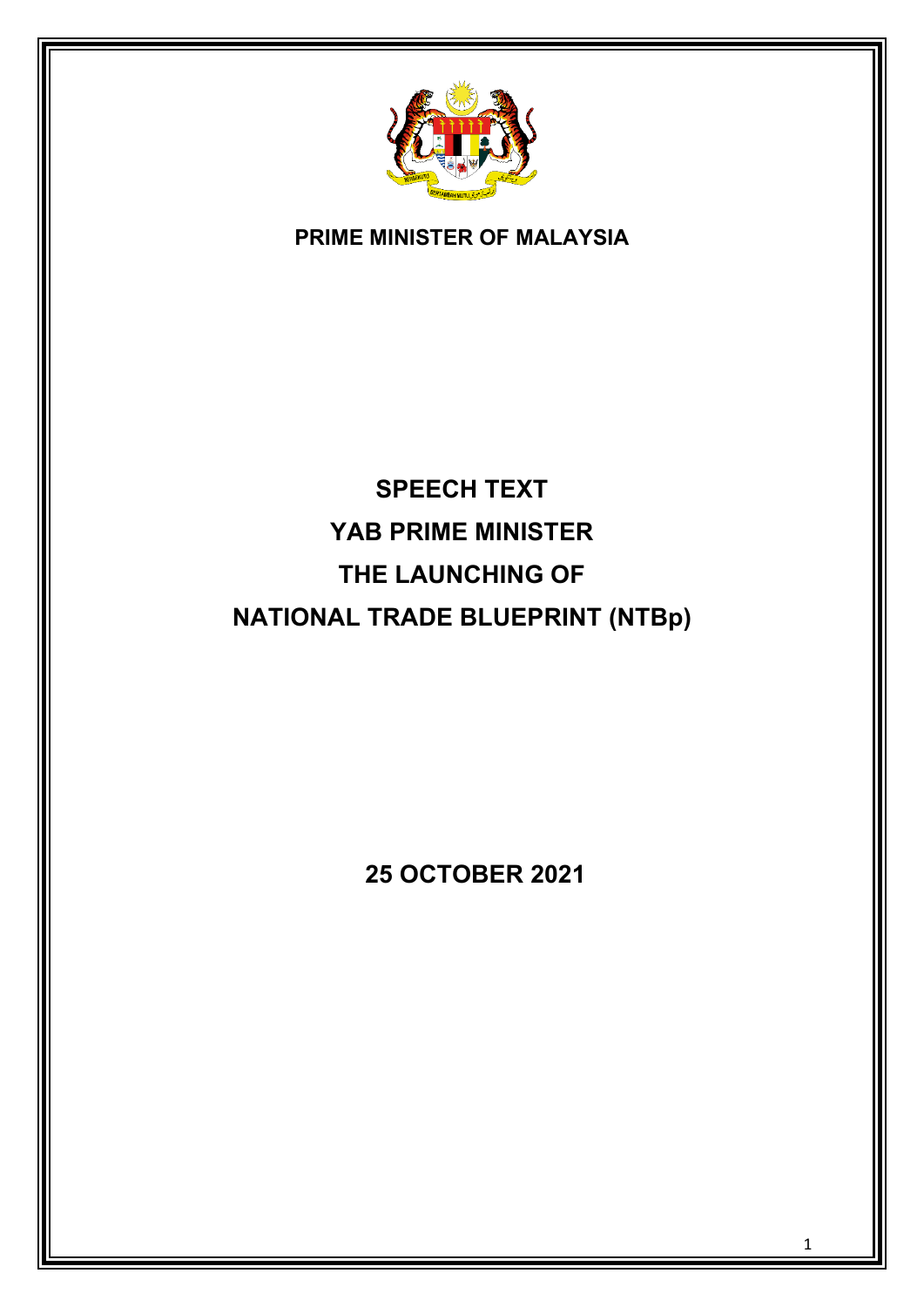## **(SALUTATIONS)**

## **BISMILLAHIRRAHMAANIRRAHIM**

**Assalamualaikum Warahmatullahi Wabarakatuh and Salam Keluarga Malaysia,**

- **1. Yang Berhormat Dato' Seri Mohamed Azmin Bin Ali, Senior Minister of International Trade and Industry**
- **2. Yang Berhormat - Yang Berhormat,**
- **3. Yang Berbahagia Tan Sri Dato' Sri Mohd Zuki Bin Ali, Chief Secretary to The Government**
- **4. Secretaries-General of Ministries, Heads of Department,**
- **5. Leaders of Trade and Industry Associations as well as Business Chambers,**

**Dearest** *Keluarga Malaysia***,**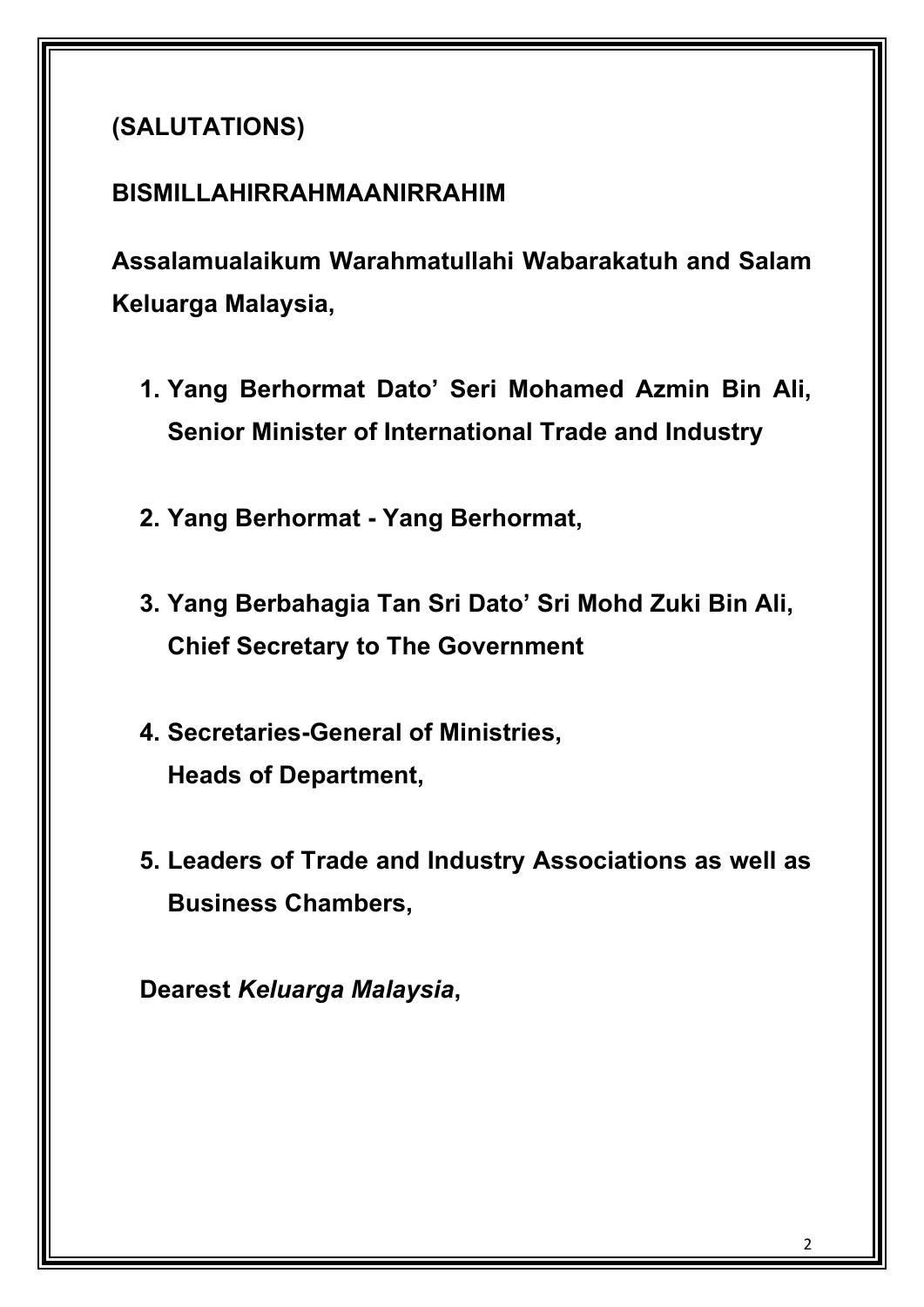- 1. **First and foremost, let us express our gratitude to Allah**  *Subhanahu Wata'ala* **because it is with His permission, that we are gathered virtually here today at the launching ceremony of the National Trade Blueprint.**
- 2. **Let me begin by acknowledging that international trade has been the cornerstone of Malaysia's economic development since our independence in 1957. Over the years, strategic growth policies on trade have remained a key priority in our national agenda. It is imperative that we take pro-active actions to continuously put in place sound policies to ensure a sustainable and healthy trade growth.**

## **Dearest** *Keluarga Malaysia***,**

- 3. **Malaysia's economy has always been dynamic, progressing substantially from agriculture-based, to mining. And now, our economy has evolved from commodity dependence to a more diversified and highvalue added manufacturing sector.**
- 4. **The ever-changing business landscape - amid rapid globalisation in modern economics - has posed new challenges and notably accelerated advances in science, technology, and innovation, including digital technology, demographic shifts, trends and socio-economic**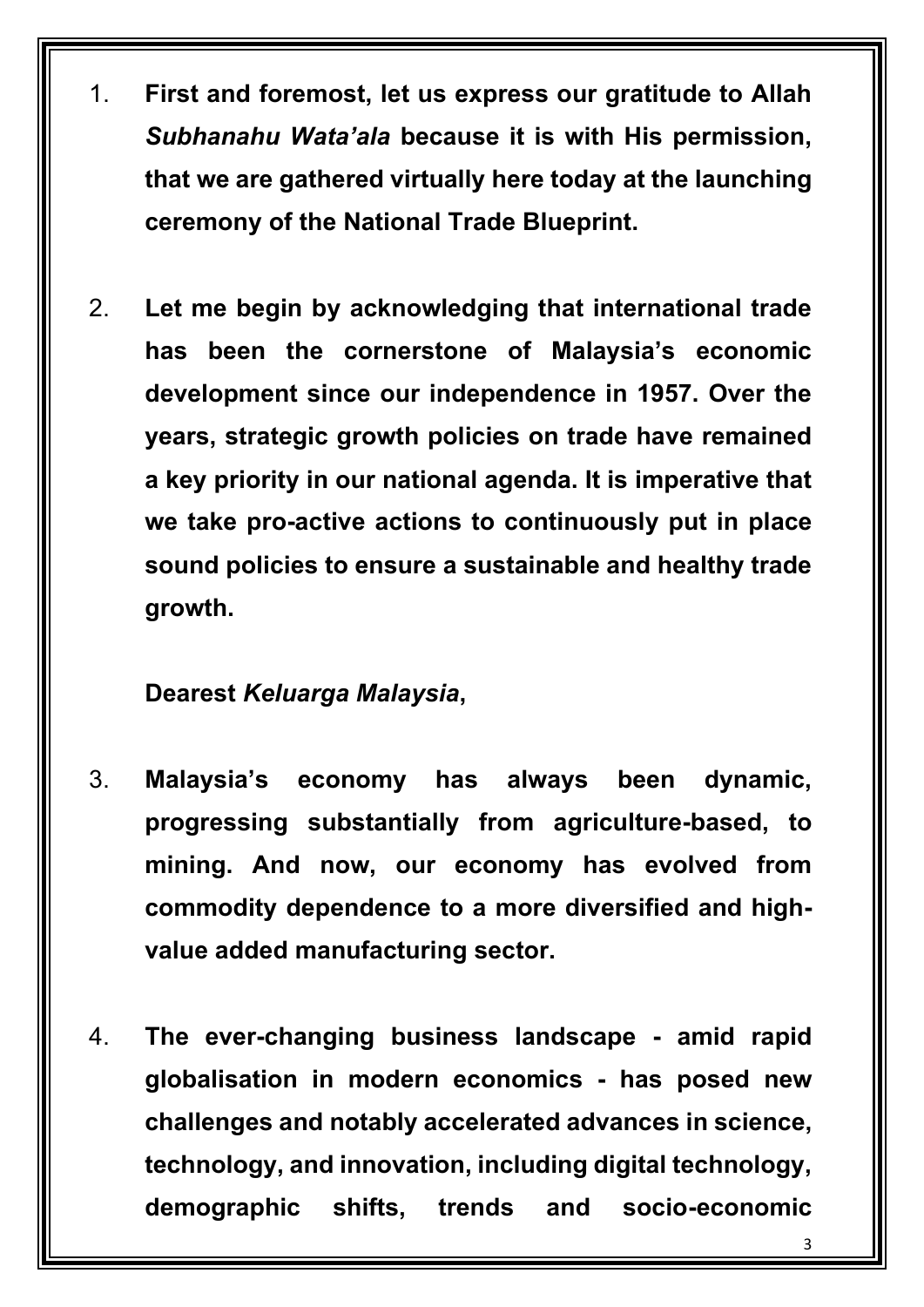**transformations. The digital wave has driven social changes, influenced policies, and changed consumer behaviours. Coupled with intense competition, these have nudged us to respond swiftly to needs in order to stay abreast and rise above others in the global arena.** 

5. **Besides that, sustainability is another initiative the Government will continue instilling among the Malaysian business community. As issues on climate change and forced labour continue to make headlines worldwide, the Government is constantly on standby to stay ahead of the curve. We have long recognised the importance of sustainability in preserving the environment. Adoption of economic sustainable practices will ultimately enhance competitiveness and ensure business continuity of exporters.**

#### **Dearest** *Keluarga Malaysia***,**

6. **History will remember 2020 as a year unlike any other. Within a short time span, COVID-19 brought the world to its knees - impacting global trade and economic wellbeing. Almost instantly, industry confidence was hit hard and this affected our export sector.**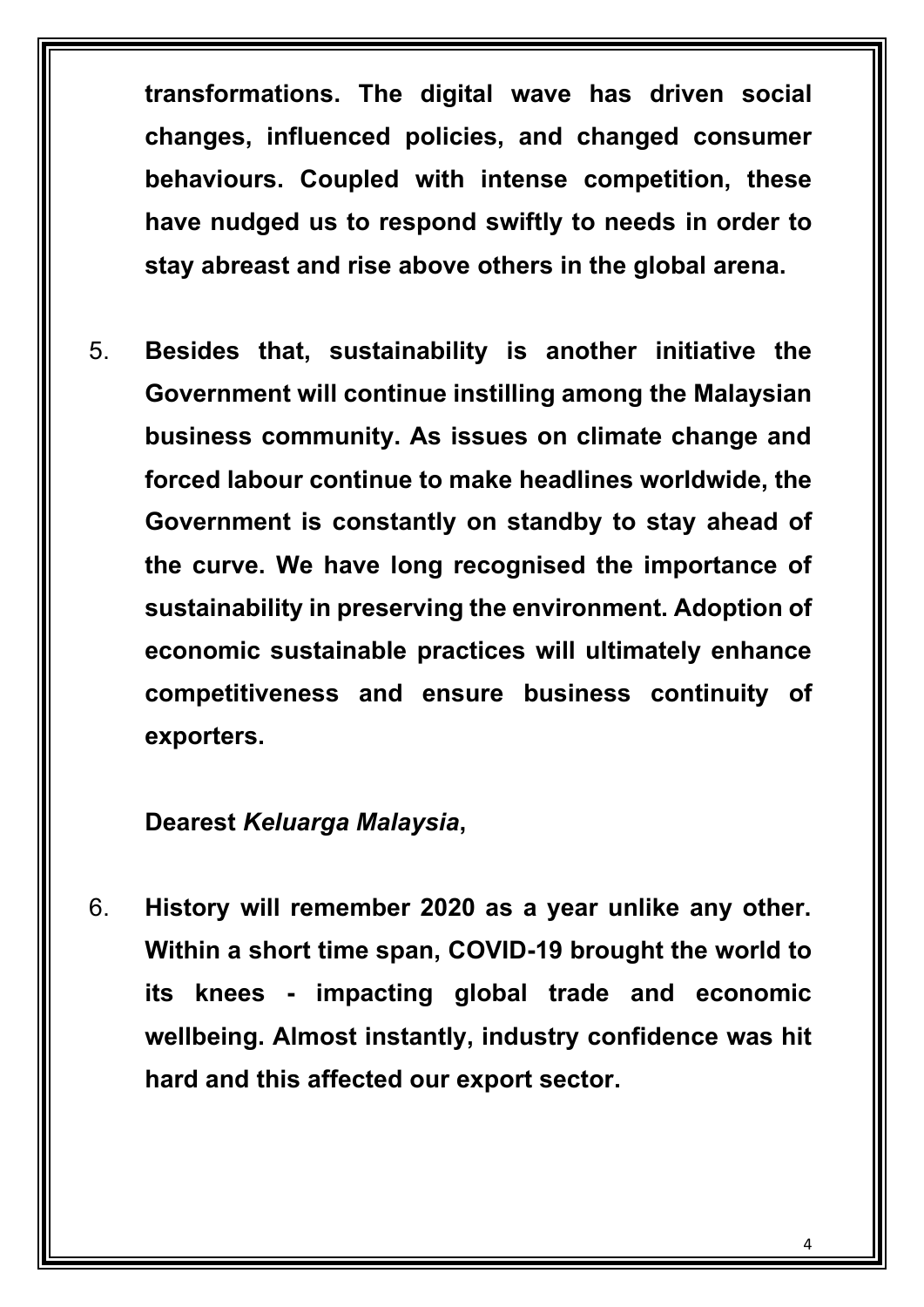- 7. **The Government introduced numerous support, recovery and reform initiatives to safeguard the economy and ensure survivability of businesses, particularly SMEs. In the area of international trade, our immediate priority is to sustain exports and assist local companies in continuing export-related activities. Incidentally, COVID-19 brought about fresh, untapped opportunities to expand our export footprints due to growing external demand.**
- 8. **In this sense, I share the sentiments of fellow world leaders. I believe that sustainable development in international trade is critical to the broader economic recovery in the post-COVID world.**

### **Dearest** *Keluarga Malaysia***,**

9. **The undertaking of a study to develop a national level Blueprint to address issues on trade is seen as timely, given that our beloved nation's economy is entering the recovery phase.**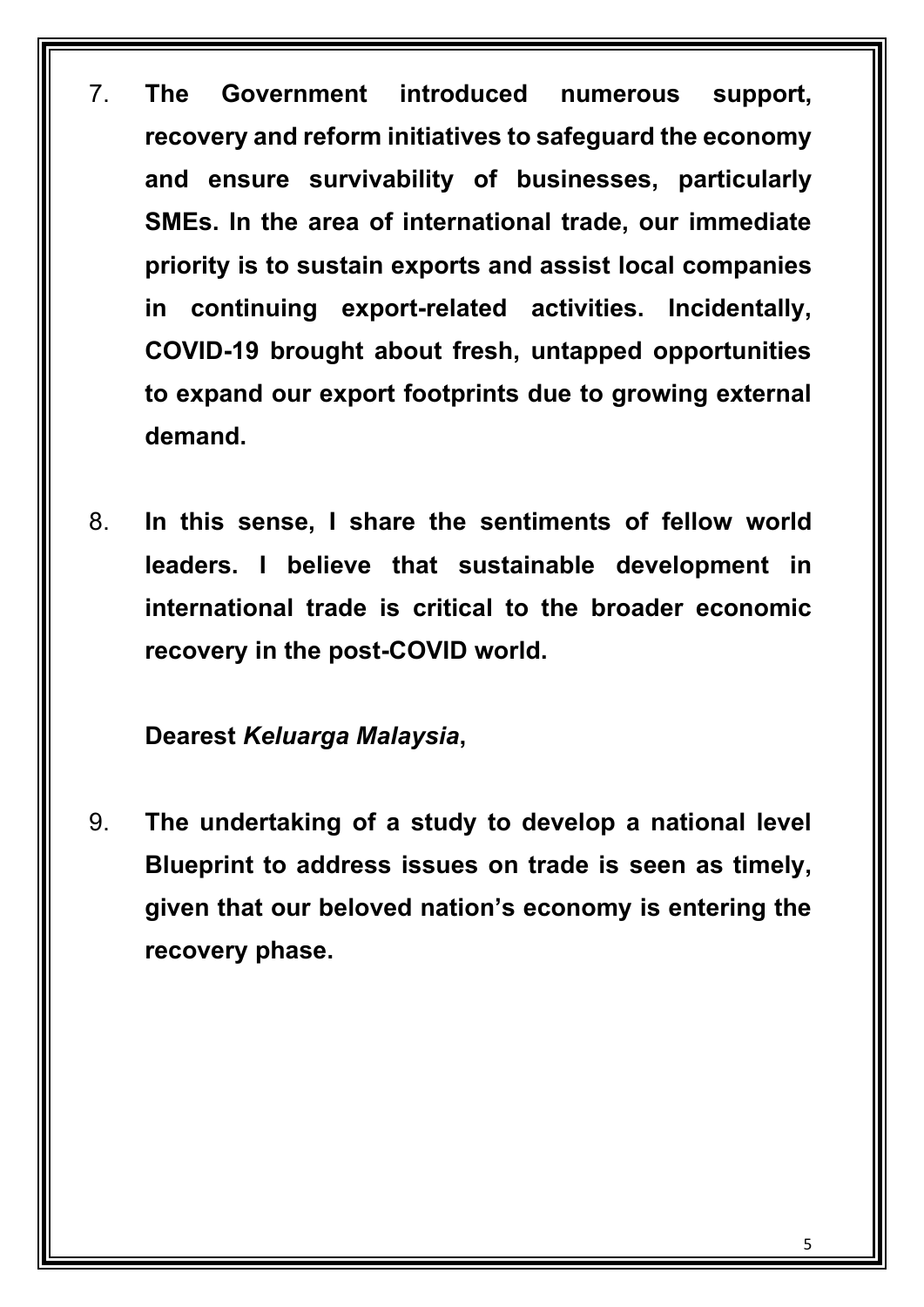10. **It is with this aspiration, we deliver a 5-year strategic plan in the form of this National Trade Blueprint. In this regard, I commend the Ministry of International Trade and Industry, and also record my appreciation to MATRADE, other Ministries, Agencies and the private sector for participating.** 

#### **Dearest** *Keluarga Malaysia***,**

- 11. **The Blueprint with its eight strategic thrusts and 40 recommendations, draws together opportunities to strengthen Malaysia's position in the international arena. It addresses necessary structural changes for the export sector to thrive through strengthening of trade facilitation, logistics, standards conformance, market access, sustainability, digitalisation and technology, investment and branding. These recommendations will be implemented by eight working groups comprising of specialists from public and private sectors.**
- 12. **The Blueprint reflects the Government's clear ambitions to further develop Malaysia's position and competitiveness in international trade. More importantly, this Blueprint is set to supplement the policies outlined in the Twelfth Malaysia Plan (RMK-12) towards meeting its targets with clear, actionable, and focused recommendations.**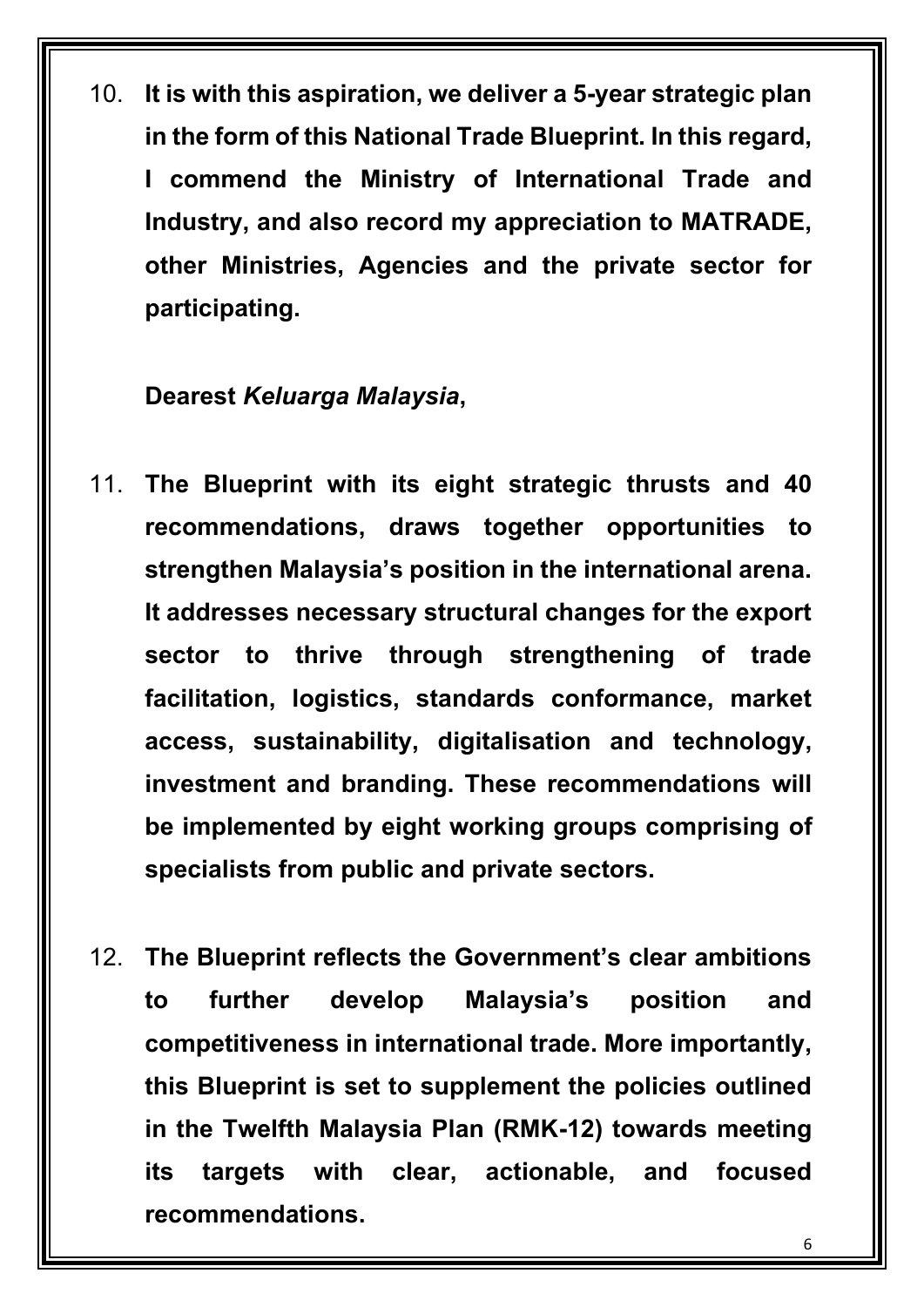- 13. **The Blueprint also complements other existing policies and masterplans, towards the central goal of an improved export framework. This is aligned with the current trade landscape and business community needs.**
- 14. **The National Trade Blueprint calls for effective deliberation and execution on the recommendations it has outlined, to enhance trade competitiveness. I believe implementation of the Blueprint, which involves collaborative efforts and strong commitment from various Ministries, Agencies and private sector within the business ecosystem, will bear success. The Blueprint will elevate the nation's trade competitiveness and strengthen its position as a leading export country.**

#### **Dearest** *Keluarga Malaysia***,**

15. **We must understand the need to continuously improve our trade strategies in line with ever-changing landscapes. The products and services that we export ought to evolve as we become a more diversified economy over time. This is what the Blueprint must achieve. It should not just be about improving trade numbers quarter by quarter, but something more meaningful.**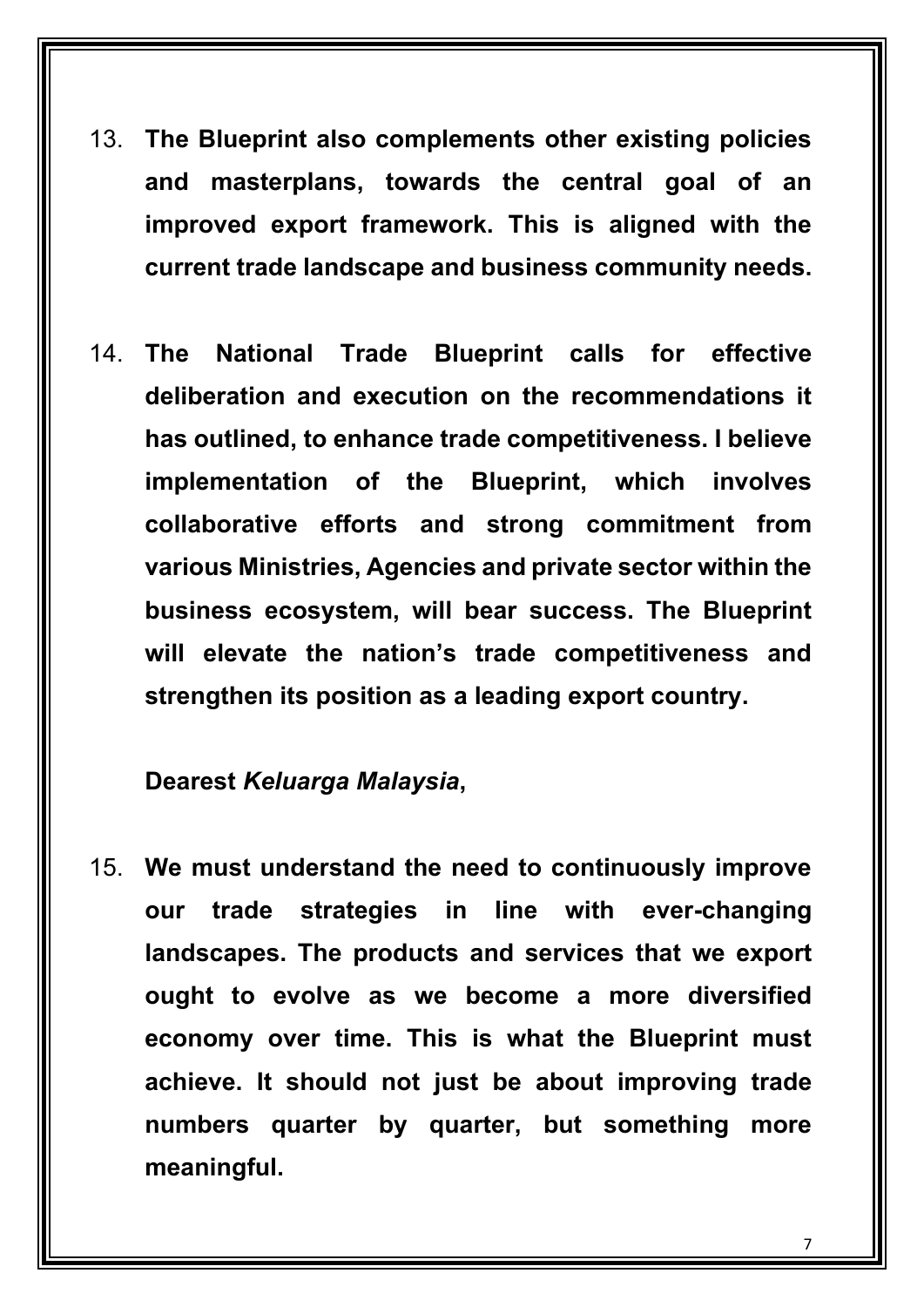- 16. **Therefore, the Blueprint should act as a catalyst to identify Malaysia's future sources of competitiveness, based on an informed understanding of the global supply and demand market with a uniform collaboration between the Government and private sector. This too, should be the Blueprint's implementation aim. Working together towards a common goal, we can navigate challenging scenarios to achieve superior trading outcomes in the long term, with the spirit of** *Keluarga Malaysia***.**
- 17. **While benefitting the Malaysian business community, the Blueprint will also affect the** *rakyat* **in a positive manner. Besides advocating an economic agenda that is aligned with the nation's social landscape, the Blueprint's key thrusts and recommendations strive towards inclusivity, fair distribution of wealth, narrowing of inequality gaps, elevating livelihood of Malaysians, as well as providing positive impacts for the nation through higher income generation.**
- 18. **With commitment from all parties in the value chain, I am confident that Malaysia will achieve new heights of economic expansion driven by strong export growth that is supported by a robust business ecosystem.**